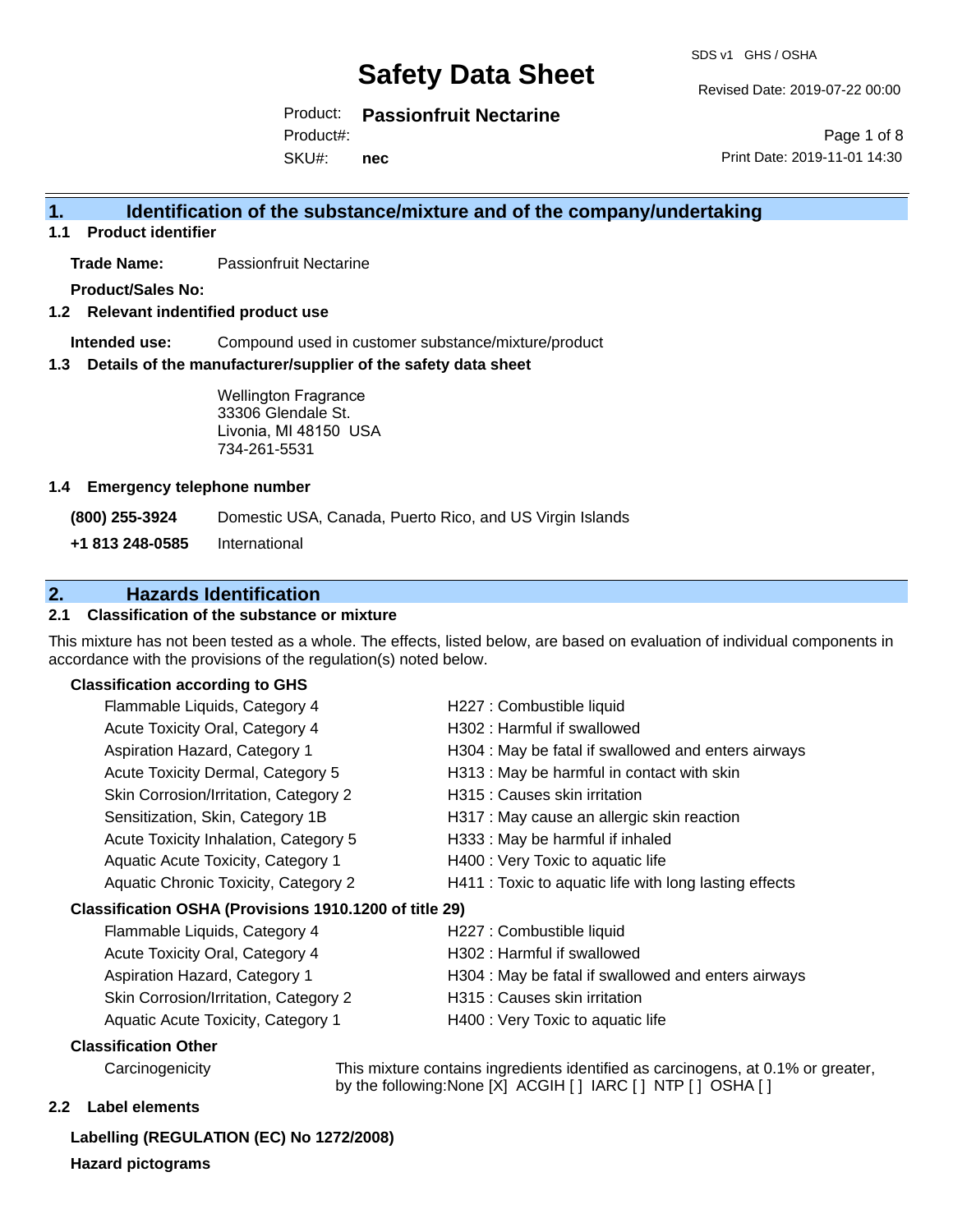#### Product: **Passionfruit Nectarine**

SKU#: **nec**





#### **Signal Word: Danger**

| <b>Hazard statments</b> |                                                 |
|-------------------------|-------------------------------------------------|
| H <sub>22</sub> 7       | Combustible liquid                              |
| H302                    | Harmful if swallowed                            |
| H304                    | May be fatal if swallowed and enters airways    |
| H313                    | May be harmful in contact with skin             |
| H315                    | Causes skin irritation                          |
| H317                    | May cause an allergic skin reaction             |
| H333                    | May be harmful if inhaled                       |
| H400                    | Very Toxic to aquatic life                      |
| H411                    | Toxic to aquatic life with long lasting effects |

#### **Precautionary Statements**

#### **Prevention:**

| P235 | Keep cool                                                             |
|------|-----------------------------------------------------------------------|
| P264 | Wash hands thoroughly after handling                                  |
| P270 | Do not eat, drink or smoke when using this product                    |
| P272 | Contaminated work clothing should not be allowed out of the workplace |
| P273 | Avoid release to the environment                                      |

#### **Response:**

| P301 + P310 + P331 | IF SWALLOWED: Immediately call a POISON CENTER or doctor/physician Do NOT<br>induce vomiting                                          |
|--------------------|---------------------------------------------------------------------------------------------------------------------------------------|
| $P302 + P352$      | IF ON SKIN: Wash with soap and water                                                                                                  |
| $P304 + P312$      | IF INHALED: Call a POISON CENTER or doctor/physician if you feel unwell                                                               |
| P312               | Call a POISON CENTER or doctor/physician if you feel unwell                                                                           |
| P330               | Rinse mouth                                                                                                                           |
| $P333 + P313$      | If skin irritation or a rash occurs: Get medical advice/attention                                                                     |
| P362               | Take off contaminated clothing and wash before reuse                                                                                  |
| P363               | Wash contaminated clothing before reuse                                                                                               |
| P370 + P378        | In case of fire: Use Carbon dioxide (CO2), Dry chemical, or Foam for extinction. Do not use<br>a direct water jet on burning material |
| P391               | <b>Collect Spillage</b>                                                                                                               |

#### **2.3 Other Hazards**

#### **no data available**

### **3. Composition/Information on Ingredients**

#### **3.1 Mixtures**

This product is a complex mixture of ingredients, which contains among others the following substance(s), presenting a health or environmental hazard within the meaning of the UN Globally Harmonized System of Classification and Labeling of Chemicals (GHS):

Revised Date: 2019-07-22 00:00

Page 2 of 8 Print Date: 2019-11-01 14:30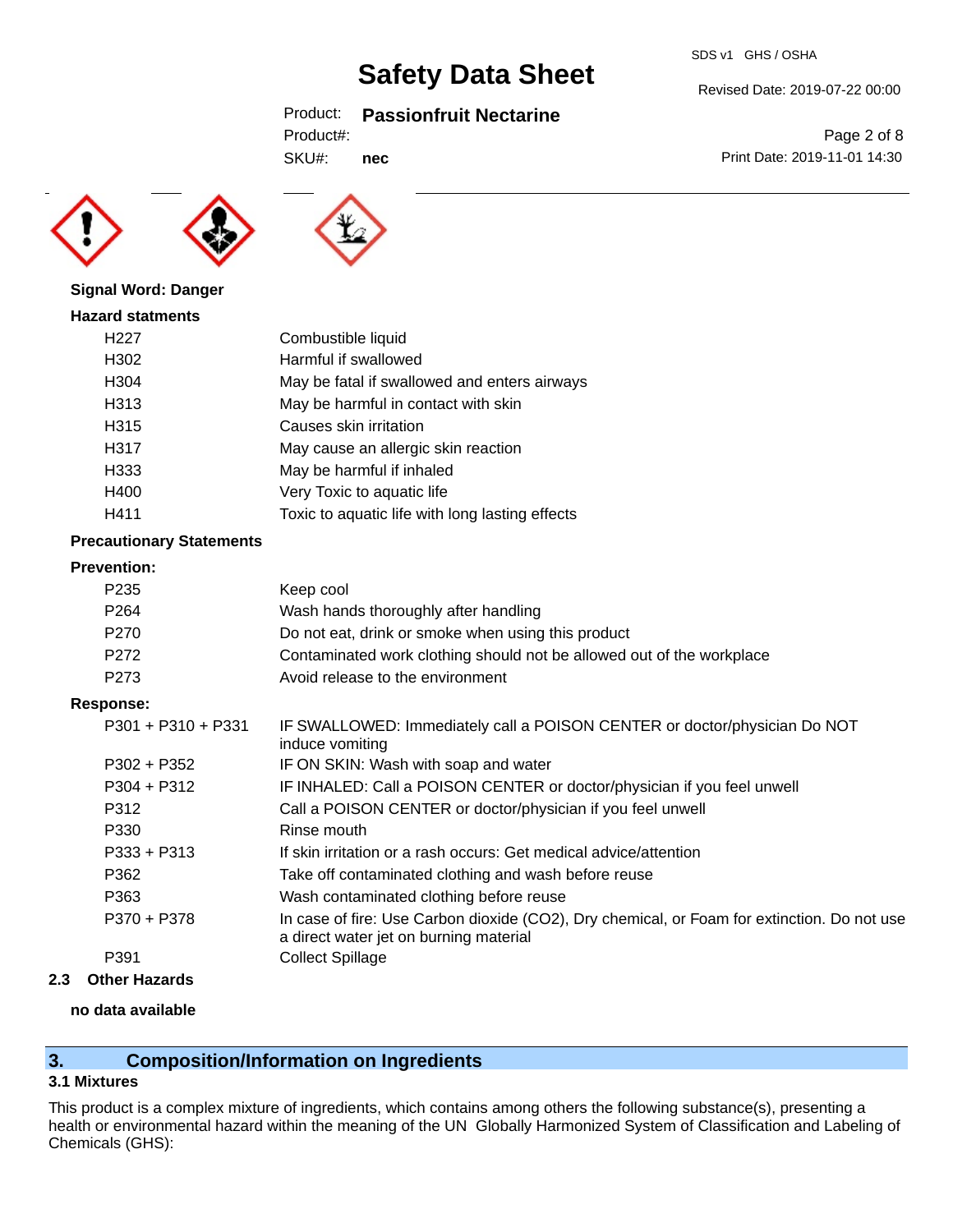SDS v1 GHS / OSHA

Revised Date: 2019-07-22 00:00

#### Product: **Passionfruit Nectarine**

Product#:

SKU#: **nec**

Page 3 of 8 Print Date: 2019-11-01 14:30

| CAS#<br>Ingredient                                       | EC#                         | Conc.<br>Range | <b>GHS Classification</b>          |
|----------------------------------------------------------|-----------------------------|----------------|------------------------------------|
| 120-51-4                                                 | 204-402-9                   | $60 - 70%$     | H302; H313; H400; H411             |
| <b>Benzyl Benzoate</b>                                   |                             |                |                                    |
| 5989-27-5                                                | 227-813-5                   | $10 - 20%$     | H226; H304; H315; H317; H400; H410 |
| Limonene                                                 |                             |                |                                    |
| 1222-05-5                                                | 214-946-9                   | $2 - 5%$       | H316; H400; H410                   |
|                                                          | Hexamethylindanopyran       |                |                                    |
| 88-41-5                                                  | 201-828-7                   | $2 - 5%$       | H227; H303; H316; H401; H411       |
|                                                          | 2-t-Butylcyclohexyl acetate |                |                                    |
| 101-86-0                                                 | 202-983-3                   | $2 - 5%$       | H303; H316; H317; H400; H411       |
| Hexyl cinnamaldehyde                                     |                             |                |                                    |
| 24851-98-7                                               | 246-495-9                   | $2 - 5%$       | H402                               |
| Methyldihydrojasmonate                                   |                             |                |                                    |
| 706-14-9                                                 | 211-892-8                   | $1 - 2%$       | H316                               |
| gamma-Decalactone                                        |                             |                |                                    |
| 1205-17-0                                                | 214-881-6                   | $0.1 - 1.0 \%$ | H303; H317; H361; H401; H411       |
| a-Methyl-1,3-benzodioxole-5-propionaldehyde              |                             |                |                                    |
| See Section 16 for full text of GHS classification codes |                             |                |                                    |
|                                                          |                             |                |                                    |

See Section 16 for full text of GHS classification codes which where not shown in section 2

Total Hydrocarbon Content (%  $w/w$ ) = 13.20

## **4. First Aid Measures 4.1 Description of first aid measures Inhalation:** Remove from exposure site to fresh air and keep at rest. Obtain medical advice. **Eye Exposure:** Flush immediately with water for at least 15 minutes. Contact physician if symptoms persist. **Skin Exposure:** Remove contaminated clothes. Wash thoroughly with water (and soap). Contact physician if symptoms persist. **Ingestion: Rinse mouth with water and obtain medical advice. Rinse mouth with water and obtain medical advice. 4.2 Most important symptoms and effects, both acute and delayed Symptoms:** no data available **Risks:** Risks: Refer to Section 2.2 "Hazard Statements" **4.3 Indication of any immediate medical attention and special treatment needed Treatment:** Refer to Section 2.2 "Response"

| 5. | <b>Fire-Fighting measures</b> |
|----|-------------------------------|
|    |                               |

### **5.1 Extinguishing media**

| Suitable:         | Carbon dioxide (CO2), Dry chemical, Foam          |
|-------------------|---------------------------------------------------|
| <b>Unsuitable</b> | Do not use a direct water jet on burning material |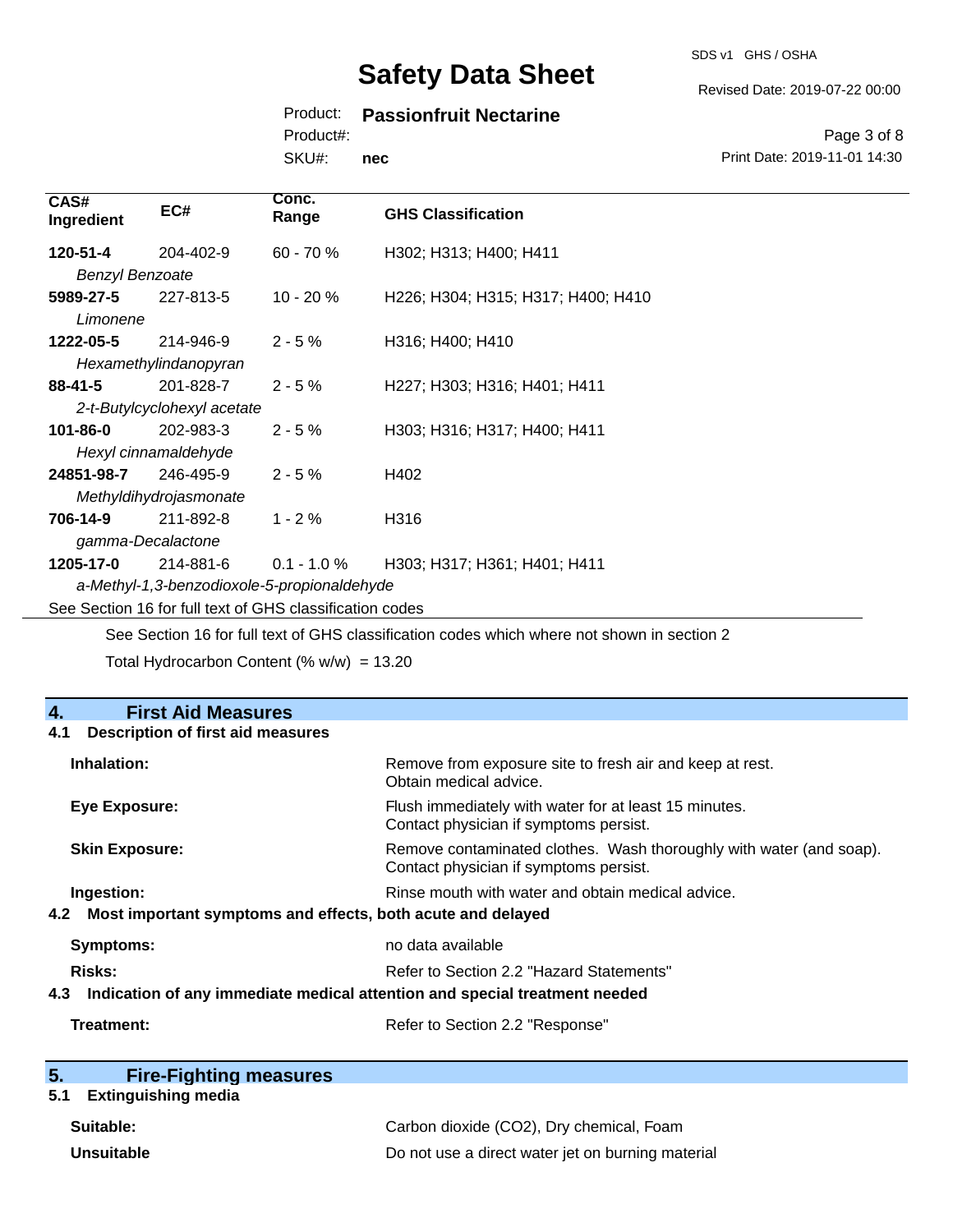SDS v1 GHS / OSHA

#### Revised Date: 2019-07-22 00:00

#### Product: **Passionfruit Nectarine**

SKU#: Product#: **nec**

Page 4 of 8 Print Date: 2019-11-01 14:30

#### **5.2 Special hazards arising from the substance or mixture**

**During fire fighting:** Water may be ineffective

#### **5.3 Advice for firefighters**

**Further information:** Standard procedure for chemical fires

#### **6. Accidental Release Measures**

#### **6.1 Personal precautions, protective equipment and emergency procedures**

Avoid inhalation and contact with skin and eyes. A self-contained breathing apparatus is recommended in case of a major spill.

#### **6.2 Environmental precautions**

Keep away from drains, soil, and surface and groundwater.

#### **6.3 Methods and materials for containment and cleaning up**

Clean up spillage promptly. Remove ignition sources. Provide adequate ventilation. Avoid excessive inhalation of vapors. Gross spillages should be contained by use of sand or inert powder and disposed of according to the local regulations.

#### **6.4 Reference to other sections**

Not Applicable

#### **7. Handling and Storage**

#### **7.1 Precautions for safe handling**

Apply according to good manufacturing and industrial hygiene practices with proper ventilation. Do not drink, eat or smoke while handling. Respect good personal hygiene.

#### **7.2 Conditions for safe storage, including any incompatibilities**

Store in a cool, dry and ventilated area away from heat sources and protected from light in tightly closed original container. Avoid uncoated metal container. Keep air contact to a minimum.

#### **7.3 Specific end uses**

No information available

#### **8. Exposure Controls/Personal Protection**

#### **8.1 Control parameters**

**Exposure Limits:** Contains no substances with occupational exposure limit values.

**Engineering Controls:** Use local exhaust as needed.

#### **8.2 Exposure controls - Personal protective equipment**

| Eye protection:                | Tightly sealed goggles, face shield, or safety glasses with brow guards and side shields, etc.<br>as may be appropriate for the exposure |
|--------------------------------|------------------------------------------------------------------------------------------------------------------------------------------|
| <b>Respiratory protection:</b> | Avoid excessive inhalation of concentrated vapors. Apply local ventilation where appropriate.                                            |
| <b>Skin protection:</b>        | Avoid Skin contact. Use chemically resistant gloves as needed.                                                                           |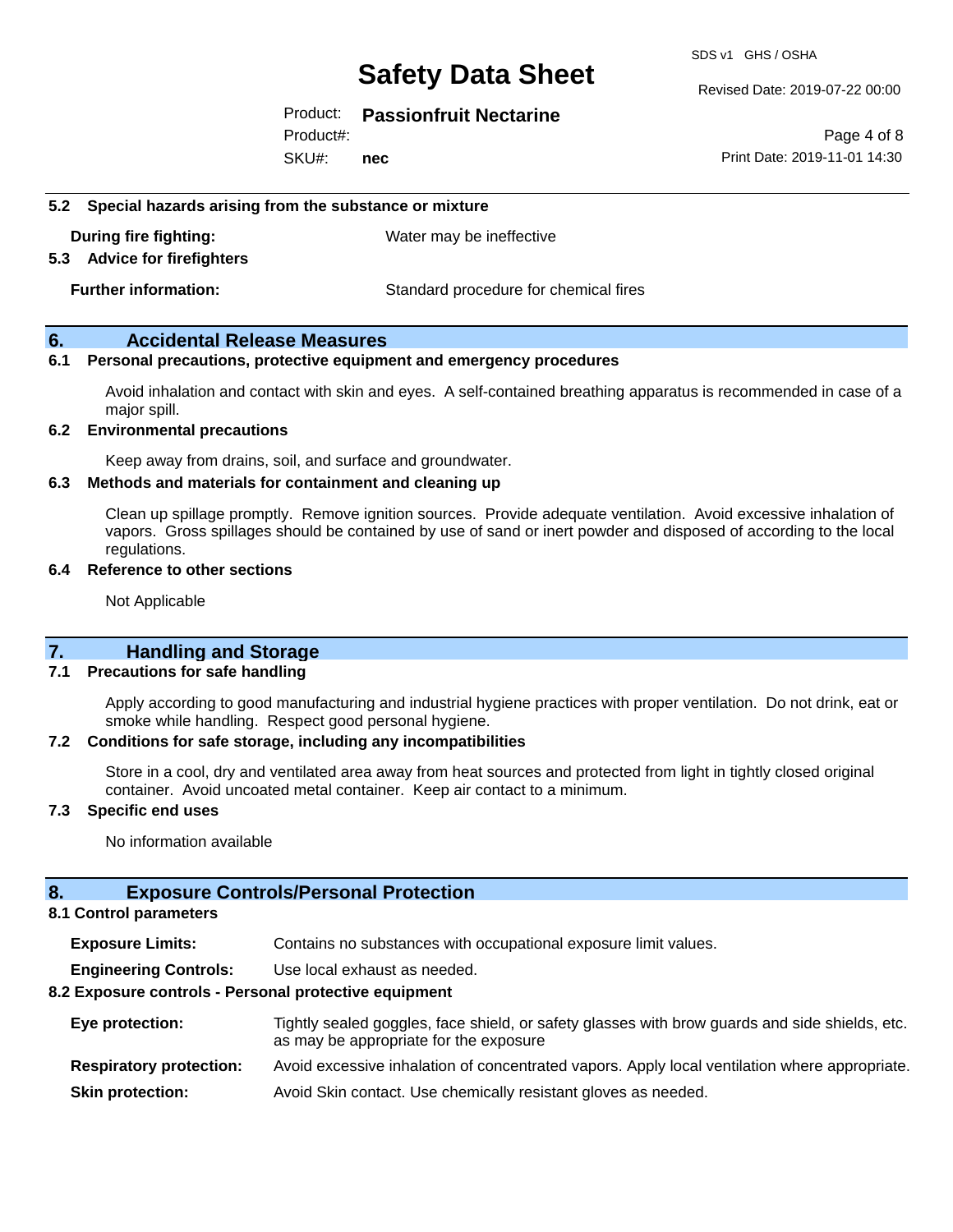SDS v1 GHS / OSHA

Revised Date: 2019-07-22 00:00

Product: **Passionfruit Nectarine**

SKU#: Product#: **nec**

Page 5 of 8 Print Date: 2019-11-01 14:30

## **9. Physical and Chemical Properties**

#### **9.1 Information on basic physical and chemical properties**

| Appearance:                  | Liquid                     |
|------------------------------|----------------------------|
| Odor:                        | Conforms to Standard       |
| Color:                       | Colorless to Yellow (G0-5) |
| <b>Viscosity:</b>            | Liquid                     |
| <b>Freezing Point:</b>       | Not determined             |
| <b>Boiling Point:</b>        | Not determined             |
| <b>Melting Point:</b>        | Not determined             |
| <b>Flashpoint (CCCFP):</b>   | 146 F (63.33 C)            |
| <b>Auto flammability:</b>    | Not determined             |
| <b>Explosive Properties:</b> | None Expected              |
| <b>Oxidizing properties:</b> | None Expected              |
| Vapor Pressure (mmHg@20 C):  | 0.2318                     |
| %VOC:                        | 0.23                       |
| Specific Gravity @ 25 C:     | 1.0280                     |
| Density @ 25 C:              | 1.0250                     |
| Refractive Index @ 20 C:     | 1.5270                     |
| Soluble in:                  | Oil                        |

### **10. Stability and Reactivity**

| 10.1 Reactivity                         | None                                               |
|-----------------------------------------|----------------------------------------------------|
| <b>10.2 Chemical stability</b>          | Stable                                             |
| 10.3 Possibility of hazardous reactions | None known                                         |
| <b>10.4 Conditions to avoid</b>         | None known                                         |
| 10.5 Incompatible materials             | Strong oxidizing agents, strong acids, and alkalis |
| 10.6 Hazardous decomposition products   | None known                                         |

#### **11. Toxicological Information 11.1 Toxicological Effects**

Acute Toxicity Estimates (ATEs) based on the individual Ingredient Toxicity Data utilizing the "Additivity Formula"

| Acute toxicity - Oral - (Rat) mg/kg          | (LD50: 1978.7872) Harmful if swallowed                   |
|----------------------------------------------|----------------------------------------------------------|
| Acute toxicity - Dermal - (Rabbit) mg/kg     | (LD50: 3477.3776) May be harmful in contact with skin    |
| Acute toxicity - Inhalation - (Rat) mg/L/4hr | (LD50: 54.1151) May be harmful if inhaled                |
| <b>Skin corrosion / irritation</b>           | May be harmful if inhaled                                |
| Serious eye damage / irritation              | Not classified - the classification criteria are not met |
| <b>Respiratory sensitization</b>             | Not classified - the classification criteria are not met |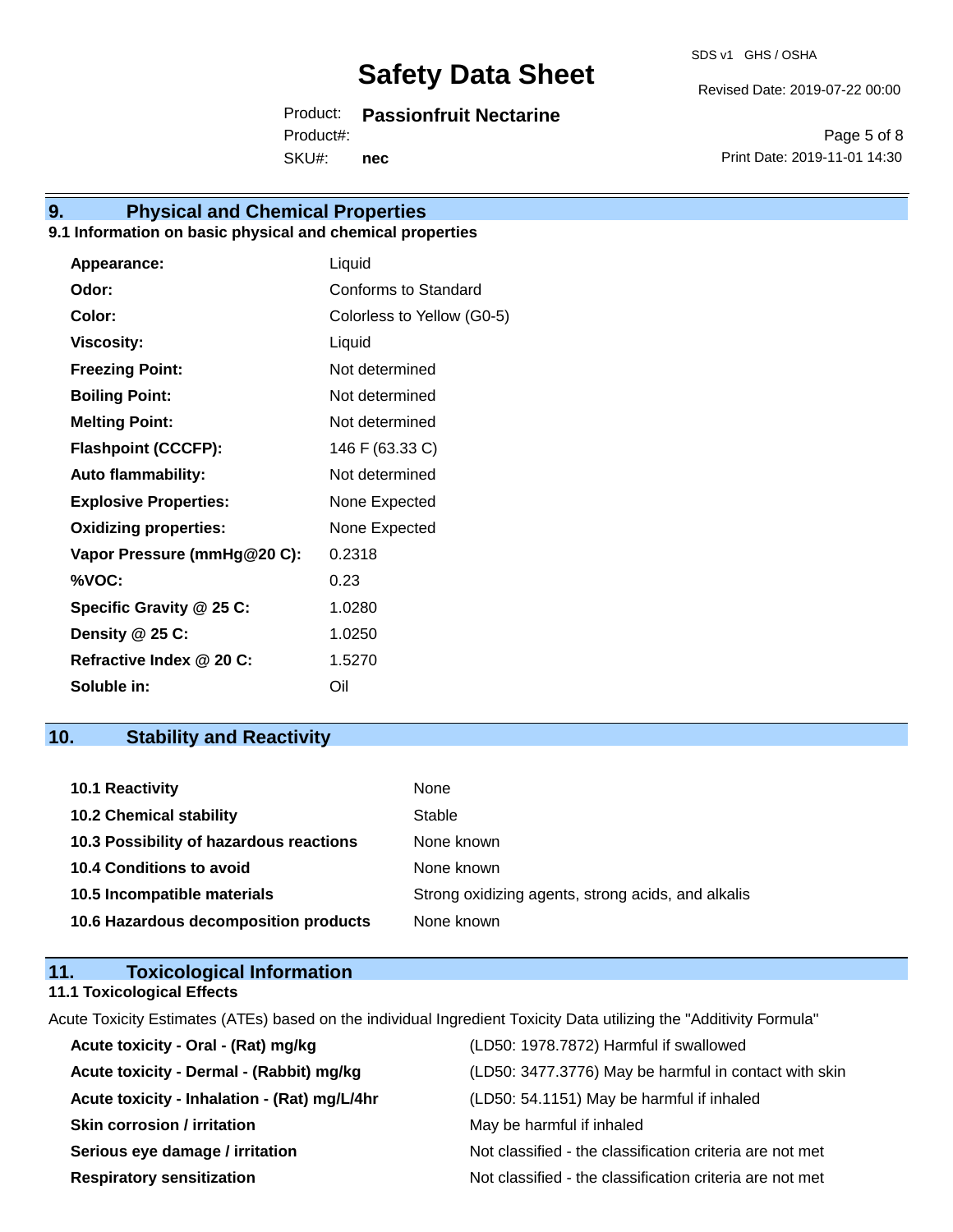SDS v1 GHS / OSHA

Revised Date: 2019-07-22 00:00

Product: **Passionfruit Nectarine**

SKU#: Product#: **nec**

Page 6 of 8 Print Date: 2019-11-01 14:30

| <b>Skin sensitization</b>                          | May cause an allergic skin reaction                      |
|----------------------------------------------------|----------------------------------------------------------|
| <b>Germ cell mutagenicity</b>                      | Not classified - the classification criteria are not met |
| Carcinogenicity                                    | Not classified - the classification criteria are not met |
| <b>Reproductive toxicity</b>                       | Not classified - the classification criteria are not met |
| Specific target organ toxicity - single exposure   | Not classified - the classification criteria are not met |
| Specific target organ toxicity - repeated exposure | Not classified - the classification criteria are not met |
| <b>Aspiration hazard</b>                           | May be fatal if swallowed and enters airways             |
|                                                    |                                                          |

| <b>12.1 Toxicity</b>               |                                                 |  |  |
|------------------------------------|-------------------------------------------------|--|--|
| <b>Acute acquatic toxicity</b>     | Very Toxic to aquatic life                      |  |  |
| <b>Chronic acquatic toxicity</b>   | Toxic to aquatic life with long lasting effects |  |  |
| <b>Toxicity Data on soil</b>       | no data available                               |  |  |
| <b>Toxicity on other organisms</b> | no data available                               |  |  |
| 12.2 Persistence and degradability | no data available                               |  |  |
| 12.3 Bioaccumulative potential     | no data available                               |  |  |
| 12.4 Mobility in soil              | no data available                               |  |  |
| 12.5 Other adverse effects         | no data available                               |  |  |

#### **13. Disposal Conditions**

**12. Ecological Information** 

#### **13.1 Waste treatment methods**

Do not allow product to reach sewage systems. Dispose of in accordance with all local and national regulations. Send to a licensed waste management company.The product should not be allowed to enter drains, water courses or the soil. Do not contaminate ponds, waterways or ditches with chemical or used container.

### **14. Transport Information**

| <b>Marine Pollutant</b>                                       | Yes. Ingredient of greatest environmental impact:<br>120-51-4 : (60 - 70 %) : Benzyl Benzoate |              |                                     |                 |               |
|---------------------------------------------------------------|-----------------------------------------------------------------------------------------------|--------------|-------------------------------------|-----------------|---------------|
| <b>Regulator</b>                                              |                                                                                               | <b>Class</b> | <b>Pack Group</b>                   | <b>Sub Risk</b> | UN-nr.        |
| U.S. DOT (Non-Bulk)                                           |                                                                                               |              | Not Regulated - Not Dangerous Goods |                 |               |
| <b>Chemicals NOI</b>                                          |                                                                                               |              |                                     |                 |               |
| <b>ADR/RID (International Road/Rail)</b>                      |                                                                                               |              |                                     |                 |               |
| <b>Environmentally Hazardous</b><br>Substance, Liquid, n.o.s. |                                                                                               | 9            | Ш                                   |                 | <b>UN3082</b> |
| <b>IATA (Air Cargo)</b>                                       |                                                                                               |              |                                     |                 |               |
| <b>Environmentally Hazardous</b><br>Substance, Liquid, n.o.s. |                                                                                               | 9            | Ш                                   |                 | UN3082        |
| IMDG (Sea)                                                    |                                                                                               |              |                                     |                 |               |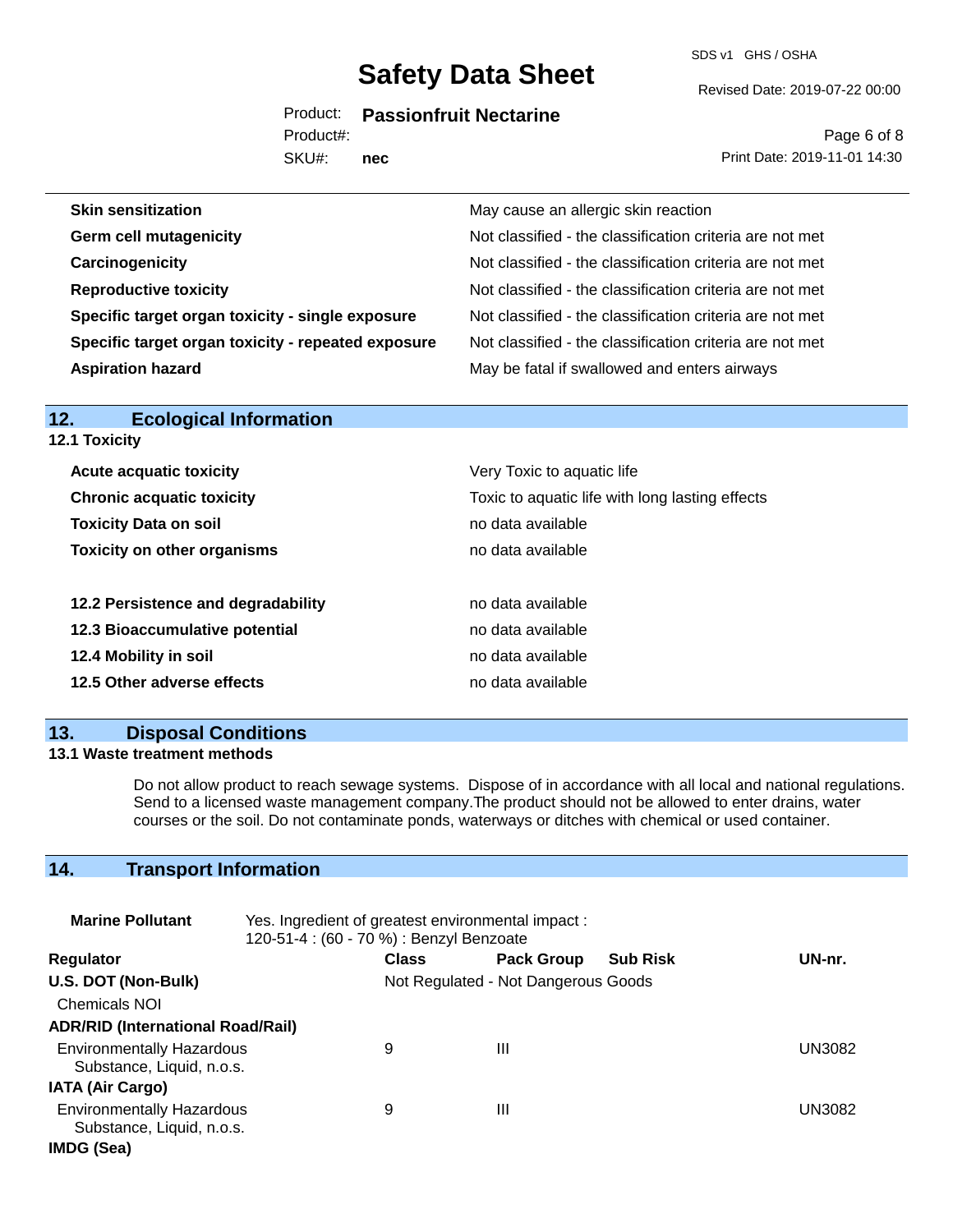SDS v1 GHS / OSHA

#### Revised Date: 2019-07-22 00:00

#### Product: **Passionfruit Nectarine**

Product#:

SKU#: **nec**

Page 7 of 8 Print Date: 2019-11-01 14:30

| <b>Environmentally Hazardous</b><br>Substance, Liquid, n.o.s. | 9 | $\mathbf{III}$                                                                                   | UN3082 |
|---------------------------------------------------------------|---|--------------------------------------------------------------------------------------------------|--------|
| 15.<br><b>Regulatory Information</b>                          |   |                                                                                                  |        |
| <b>U.S. Federal Regulations</b>                               |   |                                                                                                  |        |
| <b>TSCA (Toxic Substance Control Act)</b>                     |   | All components of the substance/mixture are listed or exempt                                     |        |
| 40 CFR(EPCRA, SARA, CERCLA and CAA)                           |   | This product contains NO components of concern.                                                  |        |
| <b>U.S. State Regulations</b>                                 |   |                                                                                                  |        |
| <b>California Proposition 65 Warning</b>                      |   | This product contains the following components:                                                  |        |
| 123-35-3(NF 204-622-5 0.01 - 0.1%                             |   | beta-Myrcene (Natural Source)                                                                    |        |
| <b>Canadian Regulations</b>                                   |   |                                                                                                  |        |
| <b>DSL</b>                                                    |   | 100.00% of the components are listed or exempt. The following<br>components are NOT on the List: |        |
| 815580-59-7 453-570-1<br>$\leq$ 4 ppm                         |   | 3-Cyclohexene-1-carboxylic acid, 2,6,6-trimethyl-, methyl ester                                  |        |

## **16. Other Information**

#### **GHS H-Statements referred to under section 3 and not listed in section 2**

| H303: May be harmful if swallowed                              |
|----------------------------------------------------------------|
| H317 : May cause an allergic skin reaction                     |
| H401 : Toxic to aquatic life                                   |
| H410 : Very toxic to aquatic life with long lasting<br>effects |
|                                                                |
| (TFV) Risk                                                     |
| (92.40) Acute Toxicity Inhalation, Category 5                  |
| (9.62) Aquatic Chronic Toxicity, Category 2                    |
| (3.29) Aquatic Acute Toxicity, Category 1                      |
| (1.50) Skin Corrosion/Irritation, Category 2                   |
| (1.32) Aspiration Hazard, Category 1                           |
|                                                                |
|                                                                |

#### Remarks

This safety data sheet is based on the properties of the material known to Wellington Fragrance at the time the data sheet was issued. The safety data sheet is intended to provide information for a health and safety assessment of the material and the circumstances, under which it is packaged, stored or applied in the workplace. For such a safety assessment Wellington Fragrance holds no responsibility. This document is not intended for quality assurance purposes.